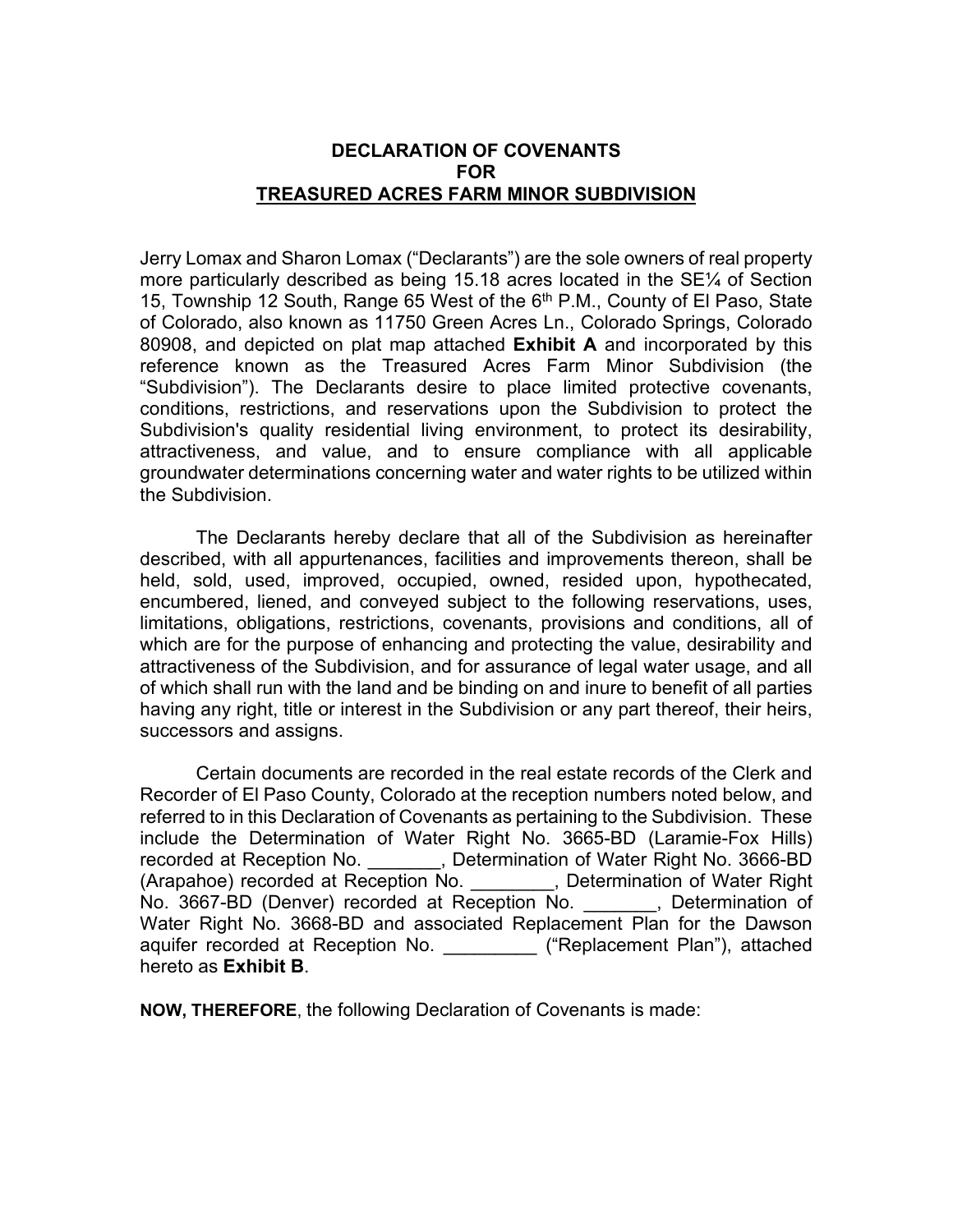### 1. Water Replacement Plan.

A. Replacement Plan/Summary. The Subdivision shall be subject to the obligations and requirements as set forth in the April 19, 2019 Findings and Order approving the Replacement Plan, as recorded at Reception No.  $\blacksquare$  of the El Paso County Clerk and Recorder, which is incorporated by reference ("Replacement Plan", **Exhibit B**). The Replacement Plan concerns the water rights and water supply for the Subdivision and creates obligations upon the Subdivision and the Lot Owners, which run with the land. The water supply for the Subdivision shall be by individual wells to the not-nontributary Dawson aquifer, under the Replacement Plan. The Replacement Plan contemplates that each Lot Owner will be responsible for obtaining a permit from the Colorado Division of Water Resources and drilling an individual well for water service to their residence and lot to the Dawson aquifer and use of such well as consistent with the terms of the Replacement Plan, including wastewater treatment through a non-evaporative individual septic disposal system ("ISDS"). Lot Owners will be the Owners of the water within the aquifers underlying their Lots, and also own the plan for replacement. The Lot Owners will be responsible for reporting and administration based on pumping records.

# B. Water Rights Ownership.

i. Declarants will transfer and assign to each Lot Owner interest in the not-nontributary Dawson aquifer, as determined in the Ground Water Determinations and the Replacement Plan, as the physical source of supply. In order to comply with El Paso County's 300-year water supply requirement, Declarants shall convey to each of the owners of Lots 1 through 3 least 350 acrefeet total (1.16 acre-feet/year x 300 years) of Dawson aquifer water along with the remaining amounts of water determined in the Ground Water Determinations for the Denver, Arapahoe, and Laramie-Fox Hills aquifers.

ii. The Declarants will further assign to the Lot Owners all obligations and responsibilities for compliance with the Replacement Plan, including monitoring, accounting and reporting obligations. The Owners shall assume and perform these obligations and responsibilities. By this assignment to the Lot owners, the Declarants are relieved of any and all responsibilities and obligations for the administration, enforcement and operation of the Replacement Plan. Such conveyance shall be subject to the obligations and responsibilities of the Replacement Plan and said water rights may not be separately assigned, transferred, or encumbered by the Lot Owners. Notwithstanding an assignment by the Declarants to the Lot Owners, as long as the Declarants are also Lot Owners, the Declarants shall continue to bear all obligations and responsibilities for compliance with the Replacement Plan. The Lot Owners shall maintain such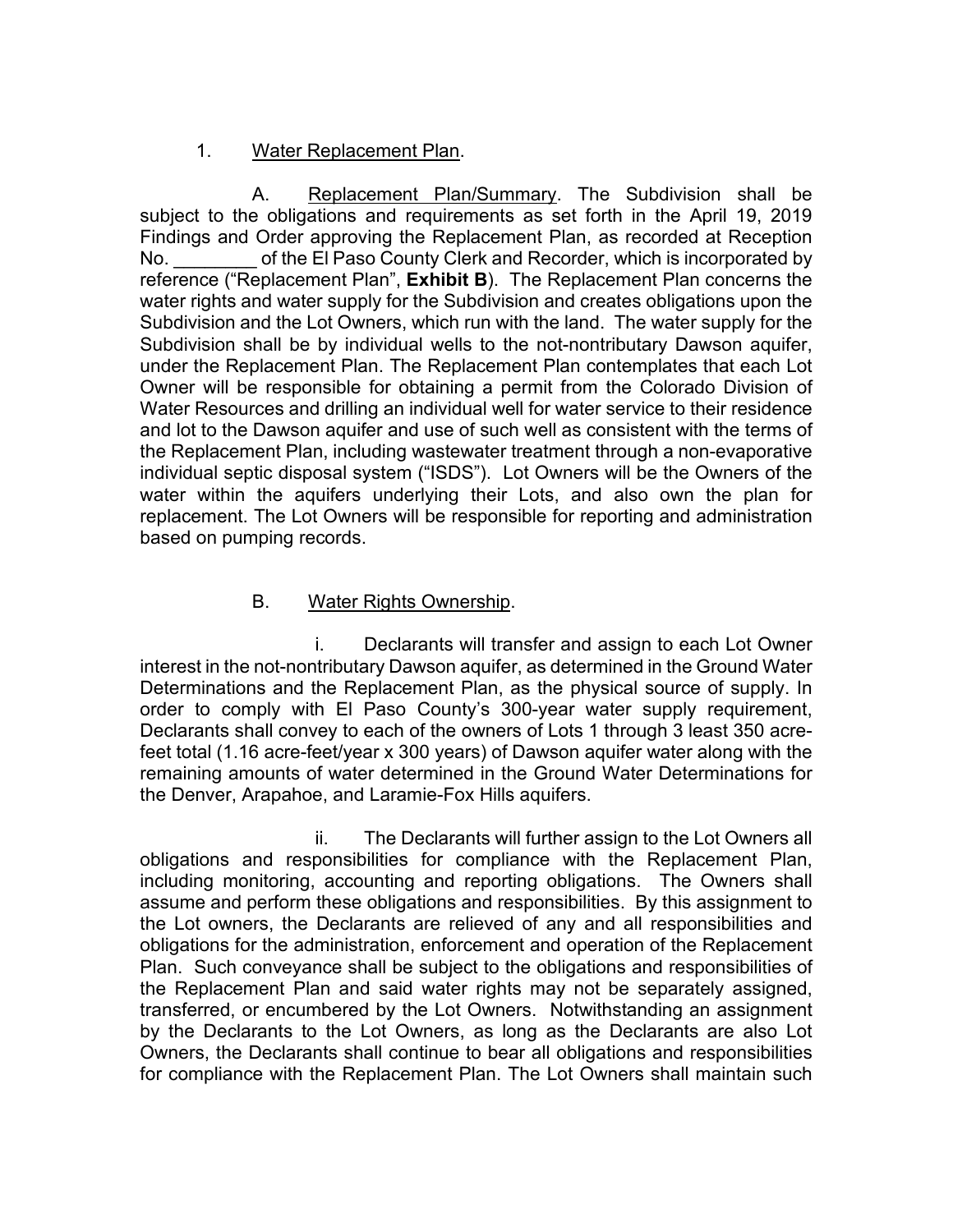obligations and responsibilities in perpetuity, unless relieved of such replacement responsibilities by determination of the Ground Water Commission, or other properly entered administrative relief.

iii. Each Lot Owner's water rights in the not-nontributary Dawson aquifer underlying their respective Lot shall remain subject to the Replacement Plan, and shall, transfer automatically upon the transfer of title to each Lot as an appurtenance, including the transfer by the Declarant to the initial owner of a Lot, whether or not separately deeded or referenced. The ground water rights in the Dawson aquifer subject to the Replacement Plan cannot and shall not be severable from each respective Lot, and each Lot owner covenants that it cannot sell, convey, trade, barter, assign, or transfer such ground water rights to any party separate from the conveyance of the Lot.

iv. All deeded not-nontributary Denver Basin groundwater in the Denver aquifer, nontributary Arapahoe aquifer, and nontributary Laramie-Fox Hills aquifer underlying each Lot, will likewise be deeded, assigned and transferred to the overlying Lot owner on a pro-rata-per-acre basis, and may be used in said Lot Owner's sole and complete discretion, subject to the terms and conditions of this Declaration and the Replacement Plan.

v. The Denver, Arapahoe, and Laramie-Fox Hills aquifer water rights conveyed to each Lot Owner, and return flows therefrom, shall not be sold, leased or otherwise used for any purpose inconsistent with the Replacement Plan and these Covenants, and shall not be separated from the transfer of title to the land, and shall not be separately conveyed, bartered or encumbered.

# C. Water Administration.

i. Each Lot Owner shall limit the pumping of each individual Dawson aquifer well per Lot to a maximum of 1.16 acre feet annually, or a combined total of 3.5 acre feet annually, consistent with the Replacement Plan. Each Lot Owner shall further ensure that the allocations of use of water resulting from such pumping as provided in the Augmentation Plan is maintained, as between in-house, irrigation, stock water and other allowed uses. Each Lot Owner shall use non-evaporative septic systems in order to ensure that return flows from such systems are made to the stream system to replace depletions during pumping and shall not be sold, traded or used for any other purpose. Each lot served by a Dawson aquifer well must have an occupied single-family dwelling that is generating return flows from a non-evaporative septic system prior to any application of water for irrigation or animal watering. The Lot Owners, as the owners of all obligations and responsibilities under the Replacement Plan, shall administer and enforce the Replacement Plan as applies to each Lot Owner's respective Lot and pumping from individual Dawson aquifer wells. Such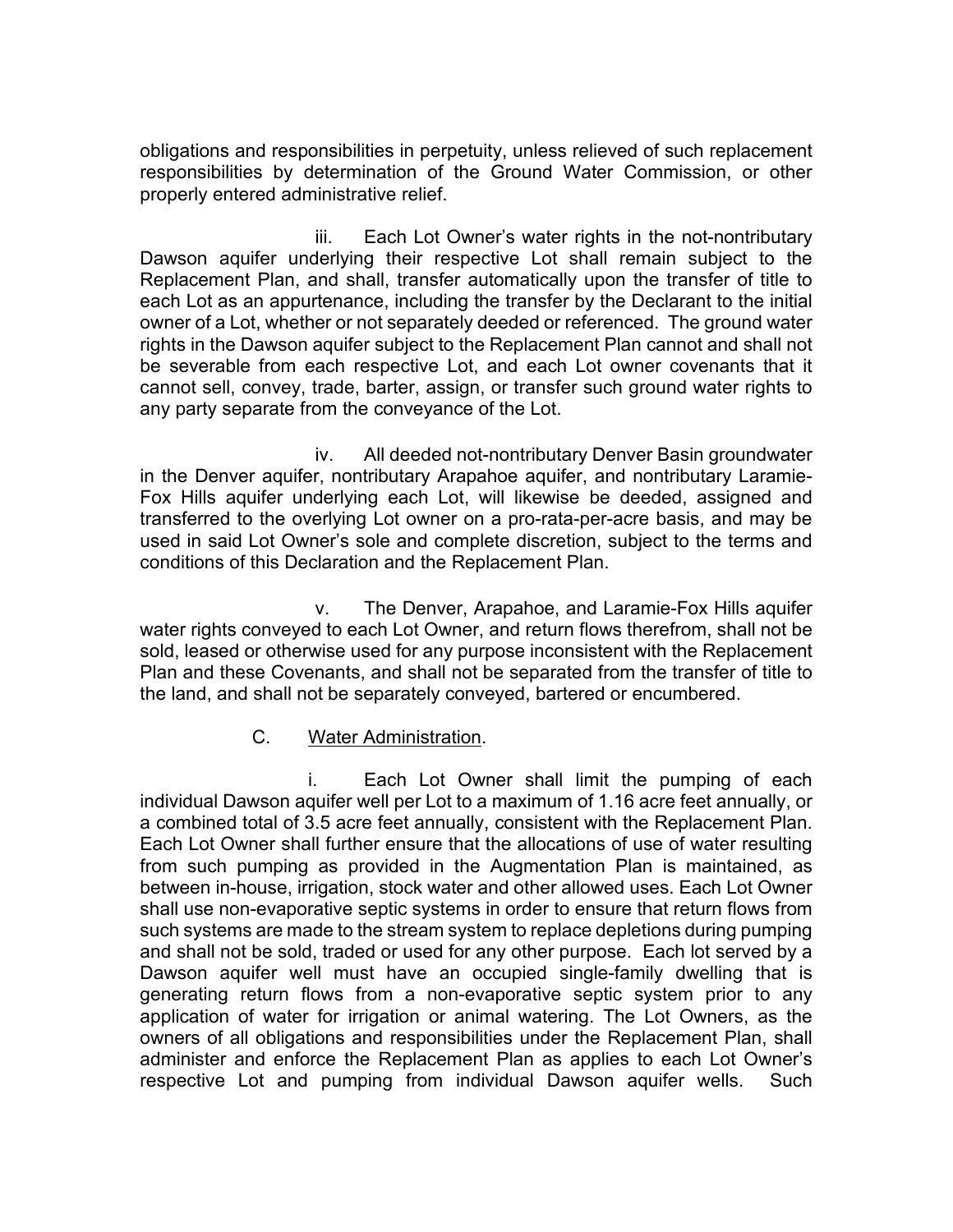administration shall include, without limitation, accountings to the Colorado Division of Water Resources under the Replacement Plan and taking all necessary and required actions under the Replacement Plan to protect and preserve the ground water rights for all Lot owners. Each Lot owner has the right to specifically enforce, by injunction if necessary, the Replacement Plan against any other Lot owner for failing to comply with the Lot Owner's respective obligations under the Replacement Plan, including the enforcement of the terms and conditions of well permits issued pursuant to the Replacement Plan, and the reasonable legal costs and fees for such enforcement shall be borne by the party against whom such action is necessary. The use of the not-nontributary Dawson aquifer ground water rights owned by each Lot Owner is restricted and regulated by the terms and conditions of the Replacement Plan and this Declaration, including, without limitation, that each Lot Owner is subject to the maximum annual well pumping of 1.16 acre feet, or for a combined total of 3.5 acre feet annually, in accordance with the Replacement Plan. Failure of a Lot Owner to comply with the terms of the Replacement Plan may result in an order from the Division of Water Resources under the Replacement Plan to curtail use of ground water rights.

ii. Each Lot owner shall promptly and fully account to the Division of Water Resources for total pumping from the individual well to the notnontributary Dawson Aquifer on each Lot, including for any irrigation, stockwater or other permitted/allowed uses as may be required under the Replacement Plan. The frequency of such accounting shall be annually, unless otherwise reasonably requested by the Division or Water Resources.

#### D. Well Permits.

i. Each Lot Owner shall be responsible for obtaining a well permit for the individual well to the not-nontributary Dawson aquifer for provision of water supply to their respective Lot, to the extent quantities deeded to such Lot Owner therein are sufficient for such Lot Owner's needs, and are responsible for ensuring an existing permit is in the Lot Owner's name. All such Dawson aquifer wells shall be constructed and operated in compliance with the Replacement Plan, the well permit obtained from the Colorado Division of Water Resources, and the applicable rules and regulations of the Colorado Division of Water Resources. The costs of the construction, operation, maintenance and repair of such individual well, and delivery of water therefrom to the residence located on such Lot, shall be at each Lot owner's respective expense. Each Lot Owner shall comply with any and all requirements of the Division of Water Resources to log their well, and shall install and maintain in good working order an accurate totalizing flow meter on the well in order to provide the diversion information necessary for the accounting and administration of the Replacement Plan. It is acknowledged that well permits, and individual wells, may be in place on some of the Lots at the time of sale, and by this Declaration no warranty as to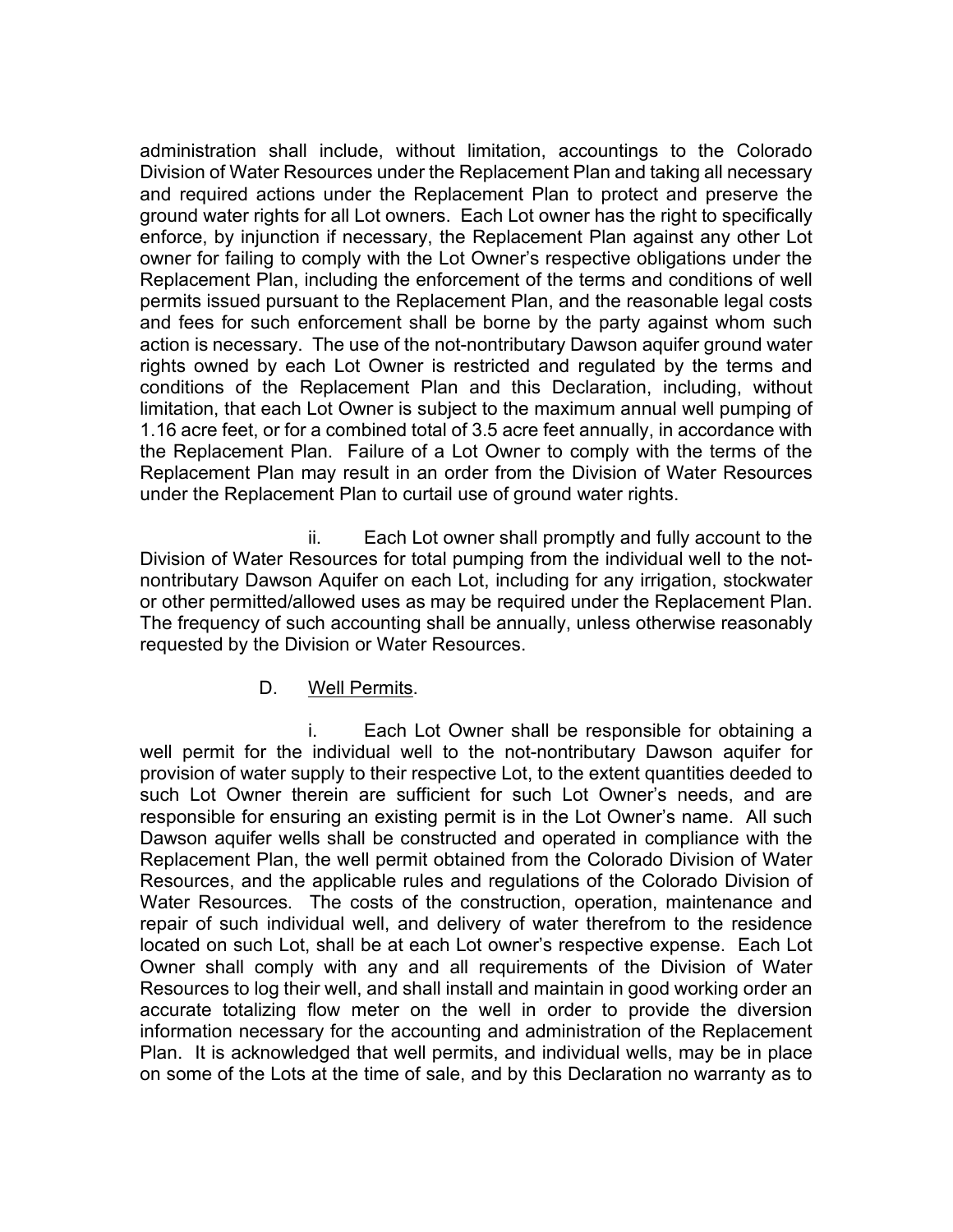the suitability or utility of such permits or structures is made nor shall be implied.

ii. No party guarantees to the Lot Owners the physical availability or the adequacy of water quality from any well to be drilled under the Replacement Plan. The Denver Basin aquifers which are the subject of the Replacement Plan are considered a nonrenewable water resource and due to anticipated water level declines the useful or economic life of the aquifers' water supply may be less than the 100 years allocated by state statutes or the 300 years of El Paso County water supply requirements, despite current groundwater modelling to the contrary.

2. Shared Driveway. It shall be the duty and obligation of each Owner of a Lot within the Subdivision to maintain the shared access driveway. The shared access driveway shall be equally maintained by the Lot Owners benefiting from, and sharing, the respective driveway and shall each pay an equal portion of maintenance and repair costs, unless the expense to repair is attributable to a specific lot owner. "Maintenance" or "repair" includes, but is not limited to, graveling, paving, draining, removing snow, clearing, or providing any other maintenance or repair-type service however defined, on the shared access driveway. If a Lot Owner does not utilize or benefit from the shared access driveway, then the Lot Owner is not responsible for maintenance and repair and associated costs. The driveway shall, at a minimum, meet current county standards for gravel or paved roads, as applicable. The driveway will, at all times, be kept in passable condition without potholes, sinkholes, obstructions, or other unstable or unpassable conditions. The shared access driveway may be paved if the sharing parties agree to share the cost of paving, or if one party agrees to bear the total cost for the pavement. In no case shall the paved access driveway fall below the county standard for access drives.

3. Compliance. The Lot Owners shall perform and comply with all terms, conditions, and obligations of the Replacement Plan, and shall further comply with the terms and conditions of any well permits issued by the Division of Water Resources pursuant to the Replacement Plan, as well as all applicable statutory and regulatory authority.

4. Amendments. No changes, amendments, alterations, or deletions to this Declaration may be made which would alter, impair, or in any manner compromise the Replacement Plan, or the water rights of the Lot Owners without the written approval of said parties, El Paso County, and from the Ground Water Commission.

5. El Paso County Requirements. El Paso County may enforce the provisions regarding the Replacement Plan as set forth in these Declarations, should the Lot Owners fail to adequately do so.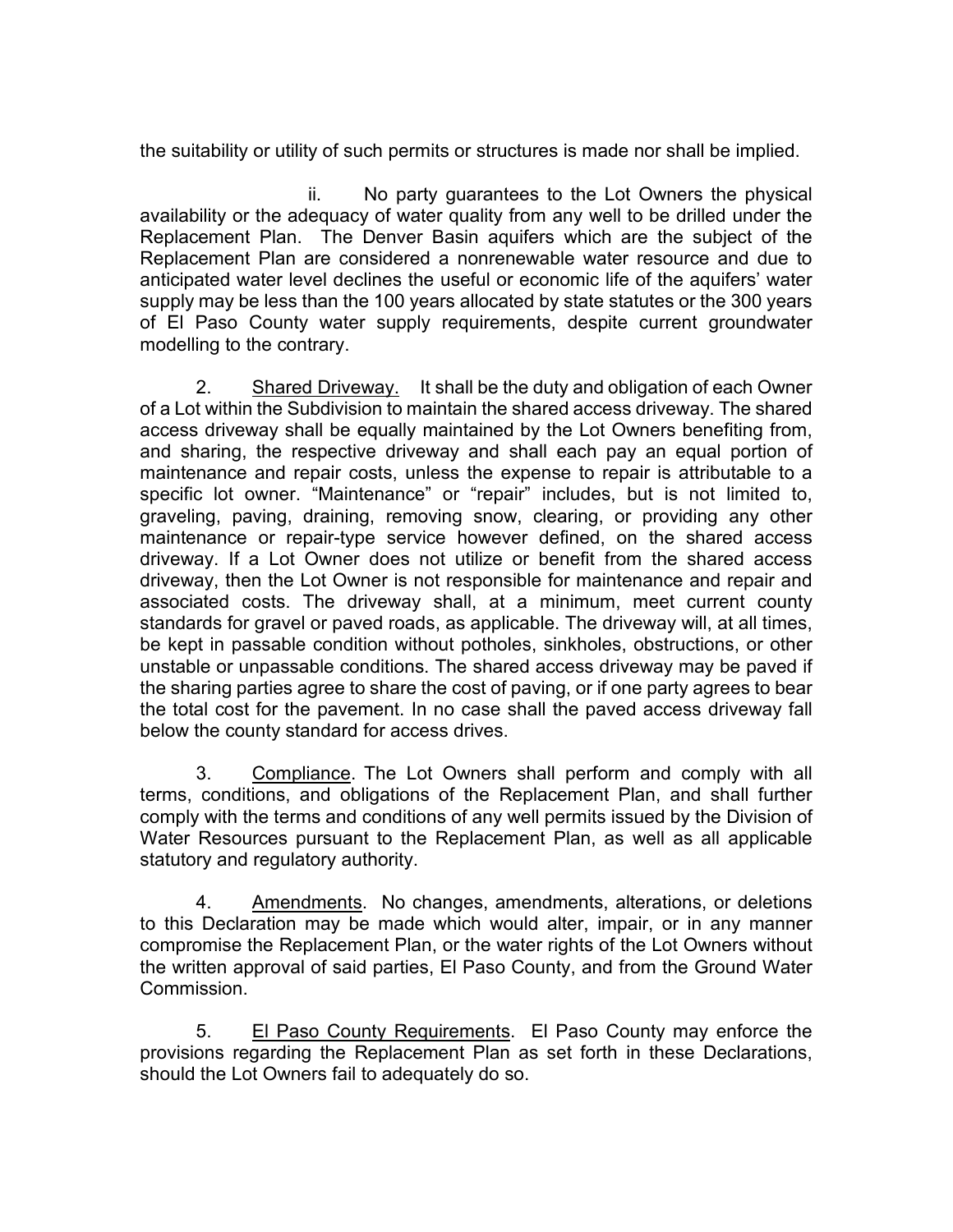6. Termination. These Covenants shall not terminate unless the requirements of the Colorado Ground Water Commission Determination No. 3668- BD and 3668-RP are also terminated by Order of the Colorado Ground Water Commission, and a change of water supply is approved in advance of termination by the Board of County Commissioners of El Paso County.

**BY DECLARANTS:**

\_\_\_\_\_\_\_\_\_\_\_\_\_\_\_\_\_\_\_\_\_\_\_\_\_\_ Jerry Lomax

\_\_\_\_\_\_\_\_\_\_\_\_\_\_\_\_\_\_\_\_\_\_\_\_\_\_ Sharon Lomax

STATE OF \_\_\_\_\_\_\_\_\_\_ ) ) ss COUNTY OF \_\_\_\_\_\_\_\_ )

Subscribed and sworn to before me this \_\_\_\_ day of \_\_\_\_\_\_\_\_\_, 2021 by Jerry Lomax and Sharon Lomax, as Declarant of the the Treasured Acres Farm Minor Subdivison.

My commission expires:

Witness my hand and seal.

\_\_\_\_\_\_\_\_\_\_\_\_\_\_\_\_\_\_\_\_\_\_\_\_\_\_\_\_\_\_\_\_ Notary Public